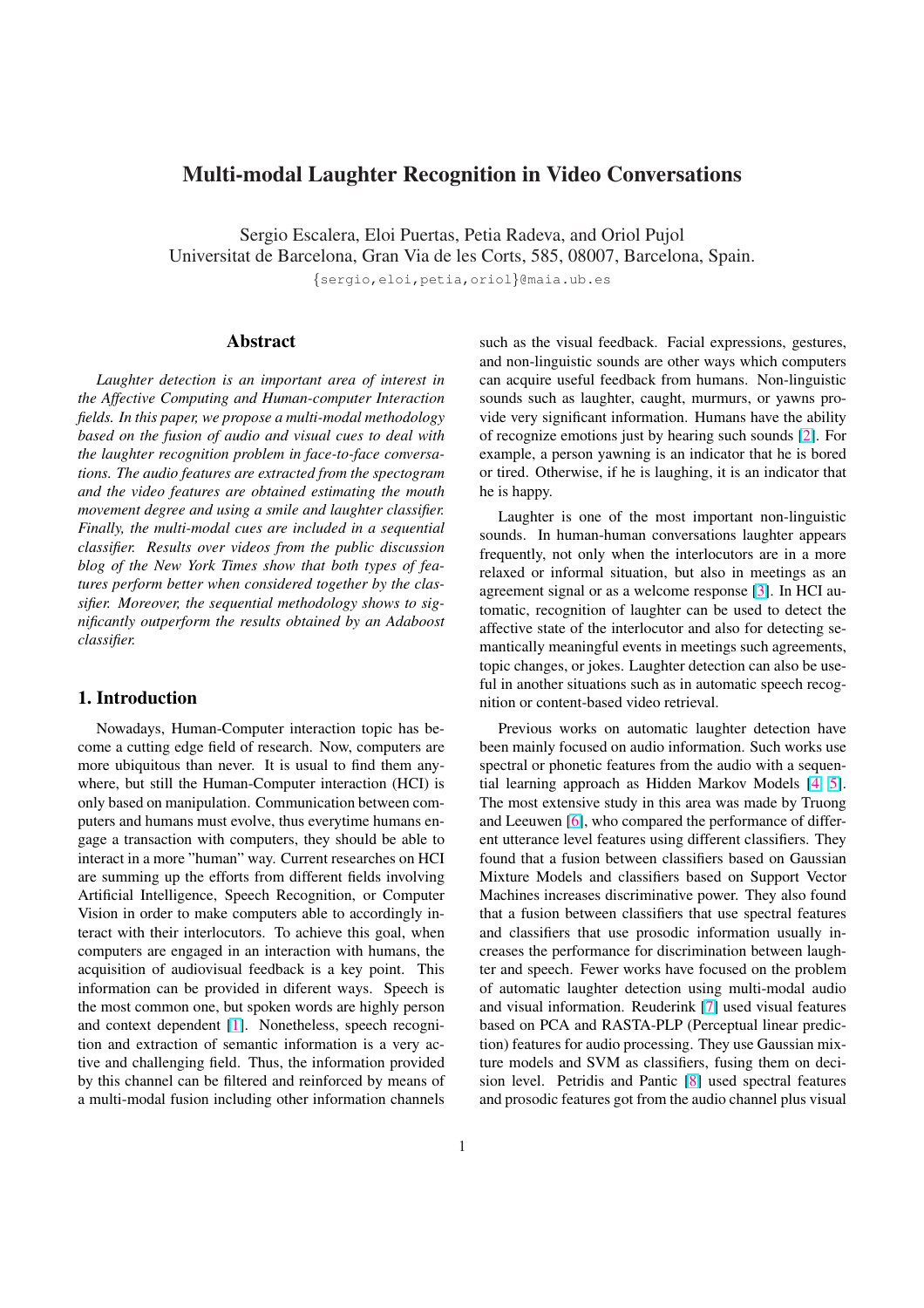<span id="page-1-0"></span>features based semi-automated tracking of annotated visual face landmarks and head movement. To recognize whether an input audio or visual sample is an episode of speech or an episode of laughter a neural network is used. Then a fusion rule is used in order to combine both predictions.

In this paper we propose a system for automatic laughter detection which extract information from both audio and video channels. The audio features considered are derived from spectrogram and complemented with accumulated power, spectral entropy, and fundamental frequency. On the other hand, the visual features correspond to the participant mouth movement and smile-laughter labels using a learnt classifier based on principal components. Then, we use a stacked sequential learning schema for laughter detection. We join audio and visual features and perform a two level stacked learning using Adaboost base classifier. First, an Adaboost is trained with all the multi-modal data. Then, an extended data set is created using a window of predictions for each sample. Finally, a second level classifier is learnt with this extended data set. Results over public video data shows better performance of the multi-modal features than using individual cues. Moreover, the sequential stacked approach significantly outperforms the results provided by an Adaboost classifier.

The layout of the paper is as follows: Section 2 describes the multi-modal features and the stacked learning methodology. Section 3 presents the experimental evaluation of our approach, and finally, Section 4 concludes the paper.

# 2. Laughter Recognition

In this section we describe in detail the spectrogrambased audio features, the visual features derived from mouth detection, and the stacked learning methodology used to learn the multi-modal features.

## 2.1. Audio features

In order to describe the laughter from audio we base our analysis on the work [9]. The feature vector uses a basic spectrogram  $s(\omega)$  with an interleaved sliding window of size 256 samples with relative displacements of 128 samples. Moreover, the feature vector is enriched by three more general descriptive fe[atu](#page-5-0)res, namely accumulated power general descriptive reatures, hallerly accumulated power<br>( $\sum s(\omega)$ ), spectral entropy ( $-\sum s(\omega)$ ) log  $s(\omega)$ ), and fundamental frequency. The fundamental frequency is computed by finding the peak in the band between 20 - 500 Hz.

#### 2.2. Visual features

The non-verbal cues used in this work consist of a frameby-frame smile-laughter detection and a historial mouth movement. The use of these features will complement the audio features information in order to improve the laughter detection process.

On one hand, frame-to-frame smile-laughter detection increases the probability to find a laughter sequence. Since only using visual information smiles and laughters remain close similar, they are taken into account as the same visual category. One the other hand, sporadic smiling frames or mouth movement due to the speaking sequences can be confused with a false smile-laughter sequence. Because of this reason, the historial of the mouth movement is also included. The smiling and laughter sequences tend to have less mouth variation in time than the speaking ones. Thus, historial mouth movement can help the system to discriminate between smile-laughter and speaking sequences. Moreover, a post-filtering of the output features removes isolated smile-laughter detection and groups sequences with high smile-laughter densities. Next, we describe in detail the two visual cues used in this paper.

#### 2.2.1 Visual smile-laughter detection

The procedure to learn a frame-by-frame smile-laughter classifier is shown on the top of Fig. 1. In order to define a groundtruth to learn the classifier, first we apply a face detection followed by a mouth extraction using face geometry.



Figure 1. Learning and testing visual features.

The face detection is performed by means of a cascade of classifiers using an Adaboost with decision stumps and the whole set of Haar-like features computed over the integral image  $[10]$ . The result of this step is shown in Fig. 2(a). Once a face  $F_i \in \{0, ..., 255\}^{n \times m}$  is detected at frame i, the mouth region is defined as  $M_i \in \{0,..,255\}^{n/2 \times m/2}$ , which corresponds to the center bottom half region of  $F_i$ . An exa[mpl](#page-5-0)e of a mouth localization is shown in Fig. 2(b).



 $(a)$  (b) Figure 2. (a) Face and (b) mouth detection example.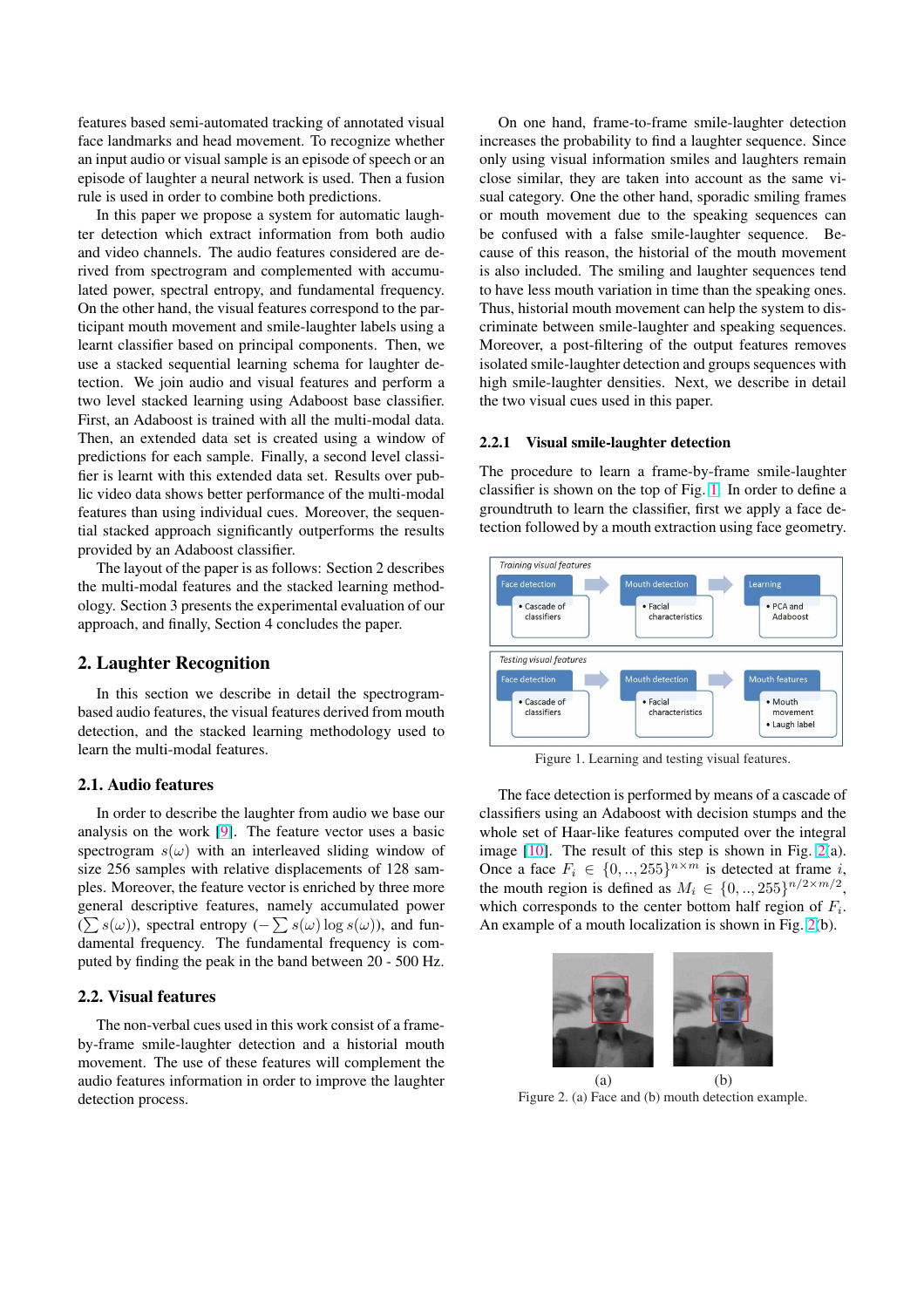<span id="page-2-0"></span>With the extracted regions, we can define two categories in order to learn the smile-laughter classifier. At the beginning, we manually labeled the intervals of sequences corresponding to smiling or laughter. However, smiling sequences can contain frames corresponding to neutral or speaking mouth movements. In the same way, non-smiling sequences also contain isolated smiling frames. Thus, working at frame level we choose to manually define the positive and negative smile-laughter sets. Some examples from the positive and negative sets are shown in Fig.3(a) and (b), respectively. The dyadic sequences are obtained from the public New York Times opinion Bloggings data set [11]. In particular, the data set is composed by 600 positive and 2500 negative samples, respectively. All samples are resized to a resolution of  $25 \times 40$  pixels. Applying PCA and saving a 99% of principal components, 70 features per sa[mple](#page-5-0) are obtained. This feature space is then learnt using 100 iterations of Adaboost with decision stumps. Then, to look for a smile-laughter frame in a video test sequence, the face detector, mouth localization, and learnt laughter classifier are applied to each test frame, as shown on the bottom of Fig. 1. Some examples of smile-laughter results with this learnt classifier are shown in Fig. 4(a) and (b), respectively. Finally, a post-filtering is applied over the output vector of labels from the dyadic sequences. In the filtering, the frames within [a](#page-1-0) filter width of  $N$  frames are set to the label of the majority. An example is described in Fig. 4(c).



Figure 3. (a) Positive and (b) negative laughter samples.

#### 2.2.2 Mouth movement historial

In the final step of the testing scheme shown in Fig. 1 one can see that the smile-laughter labels are complemented with the information provided by the mouth movement. The main goal is that if we are able to compute the level of movement of the speaker mouth in a sequence, we [wil](#page-1-0)l be able to split the smile-laughter behavior from the speaking one, since speaking sequences tend to have a higher movement degree. In order to deal with this problem, we compute the additive distance between the current localized mouth and the set of the previous mouth states.

This is performed in order to avoid the bias that can appear due to the translation of mouth detection among consecutive frames. Thus, to compute the mouth movement  $MM_{il}$  at frame i, we estimate an accumulated subtraction



Figure 4. (a)(b) Smiling detection results using visual frame-toframe classification. (c) Post-filtering results: On the top, the initial frame-by-frame output is shown in a four minutes conversation at 12 FPS. Zero label means no-one smile-laughter, one label means left speaker smile-laughter, two label means right speaker smile-laughter, and three label means both speakers smilelaughter. On the bottom, the result after filtering with a filter size of ten frames is shown. (d) Similar to previous procedure using the mouth movement cue. At the bottom, the output obtained using eq. (1) is shown. In the middle, a discretization using three movement levels is obtained. Finally, at the bottom, the result after filtering with a filter size of ten frames is shown.

of  $l$  mouth regions previous to the mouth at frame  $i$ . From the face region  $F_i \in \{0,..,255\}^{n \times m}$  detected at frame i and the mouth region  $M_i \in \{0, ..., 255\}^{n/2 \times m/2}$ , the mouth movement feature  $MM_{il}$  is computed as follows:

$$
MM_{il} = \frac{1}{n \cdot m/4} \sum_{j=i-l}^{i-1} \sum_{k} |M_{i,k} - M_{j,k}| \qquad (1)
$$

where  $M_{i,k}$  is the kth pixel in a mouth region  $M_i, k \in$  $\{1, ..., n \cdot m/4\}$ , and  $n \cdot m/4$  is a normalizing factor. The accumulated subtraction avoids false positive mouth activity detection due to noisy data and translation artifacts of the mouth region.

The top vectors in Fig. 4(d) correspond to the vectors of global movement features  $MM_{il}$  in a sequence of 2880 frames at 12  $FFS$ . At the post-processing step, first, we filter the vectors in order to obtain a 3-value quantification. For this task, all vectors from all speakers for each movement feature are considered together to compute the corresponding feature histogram (i.e. histogram of global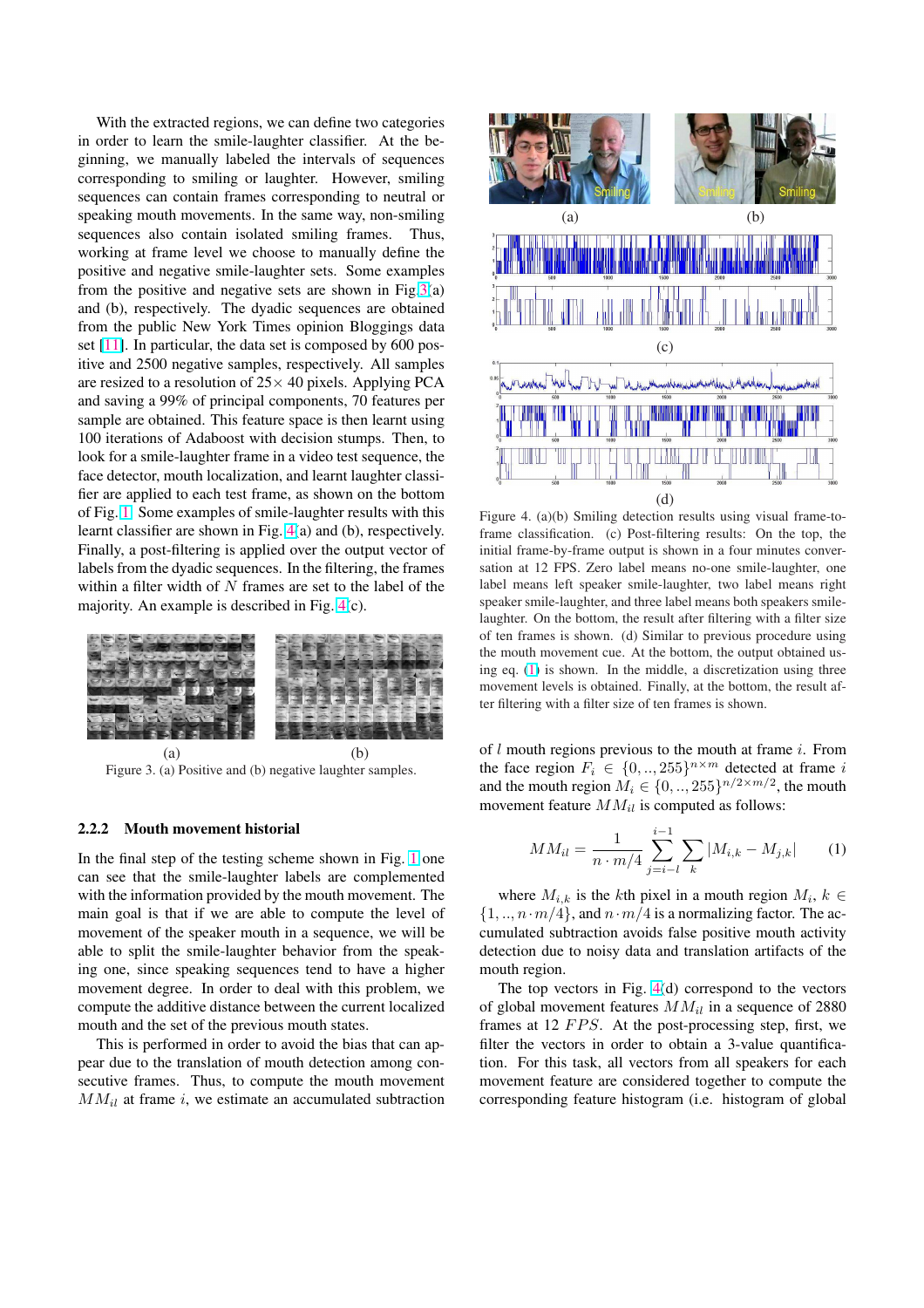<span id="page-3-0"></span>mouth movement  $h_{MM}$ ), which is normalized to unit in order to estimate the probability density function (i.e. pdf of global mouth movement  $P_{MM}$ ). Then, two thresholds are computed in order to define the three values of movement, corresponding to low, medium, and high mouth movement quantifications:

$$
t_1: \int_0^{t_1} P_{MM} = \frac{1}{3}, \quad t_2: \int_0^{t_2} P_{MM} = \frac{2}{3} \qquad (2)
$$

The result of this step is shown in the middle vectors of Fig. 4(d) for the input vectors on the top of Fig. 4(d). Finally, in order to avoid abrupt changes in short sequences of frames, we apply a sliding window filtering of size  $q$  using a majority voting rule, as in the previous laughter label vectors. [T](#page-2-0)he result of this step is shown in the bottom [ve](#page-2-0)ctor of Fig. 4(d).

#### 2.3. Stacked Sequential Learning

The laughter signal displays a clear pattern alternating voi[ce](#page-2-0) and non-voice segments. Thus, discriminant information does not only come from each single signal example but from how they are presented along the time axis. For this reason, a successful system dealing with this problem must be aware of the non-independence of samples and their temporal coherence. Sequential learning is the discipline of machine learning that deals with dependent data such that neighboring examples exhibit some kind of relationship. In literature, sequential learning has been addressed from different perspectives: from the point of view of meta-learning by means of sliding window techniques, recurrent sliding windows [12], or stacked sequential learning [13, 14]. From the point of view of graphical models, Hidden Markov Models and Conditional Random Fields are used to infer the joint or conditional probability of the sequence. Graph Transform[er N](#page-5-0)etworks considers the input and [output a](#page-5-0)s a graph and looks for the transformation than minimizes a loss function of the training data using a Neural Network. Recently, Cohen et al. [14] shown that stacked sequential learning (SSL from now on) performed better than CRF and HMM on a subset of problems called "sequential partitioning problems". These problems are characterized by long runs of identical labels[. M](#page-5-0)oreover, SSL is computationally very efficient since it only needs to train two classifiers a constant number of times. The basic idea of



Figure 5. Stacked Sequential Learning scheme.

stacked sequential learning is to create an extended data set

that joins the original training data features with the predicted labels considering a neighborhood around the example. Figure 5 shows a block diagram of the SSL method. The basic SSL method uses a five-fold cross-validation on the training set to obtain the predicted set  $Y'$  and considers a sliding window of length  $w$  with origin in the prediction of the current example to extend its features. That is, for each example in the training set  $x_i \in \mathbf{X}$ , the predicted values  $y_i' \in Y'$  are obtained and joined creating an extended example  $x_i^{ext} = (x_i, y_{i-w_a}', \dots, y_{i+w_b}') \in \mathbf{X}^{\textbf{ext}}$ , where the number of added features is  $w = w_a + w_b + 1$ . The extended training set is used to train a second classifier that is expected to capture the sequentiality of the data.

## 3. Results

In order to present the results, first we discuss the data, methods, validation protocol, and experiments.

• *Data*: The data used for the experiments consists in dyadic video sequences from the public New York Times opinion video library [11]. In each conversation, two speakers with different points of view discuss about a direct question (i.e. In the fight against terrorism, is an American victory in sight?). From this data set, 18 videos has been selected. These videos [are](#page-5-0) divided into two mosaics of nine videos. The two mosaics are shown in Fig. 6. Each video has a frame rate of 12 FPS and a duration of four minutes, which corresponds to 2880 frames per video sequence.



Figure 6. Two video sets.

• *Methods*: We learn the multi-modal cues described on the previous sections with the standard Gentle Adaboost classifier [15] and the previous sequential stacked methodology. Adaboost is run with 50 iterations of decision stumps, and the windows for the sequential strategy is of size 11. The details of the feature vectors are described next.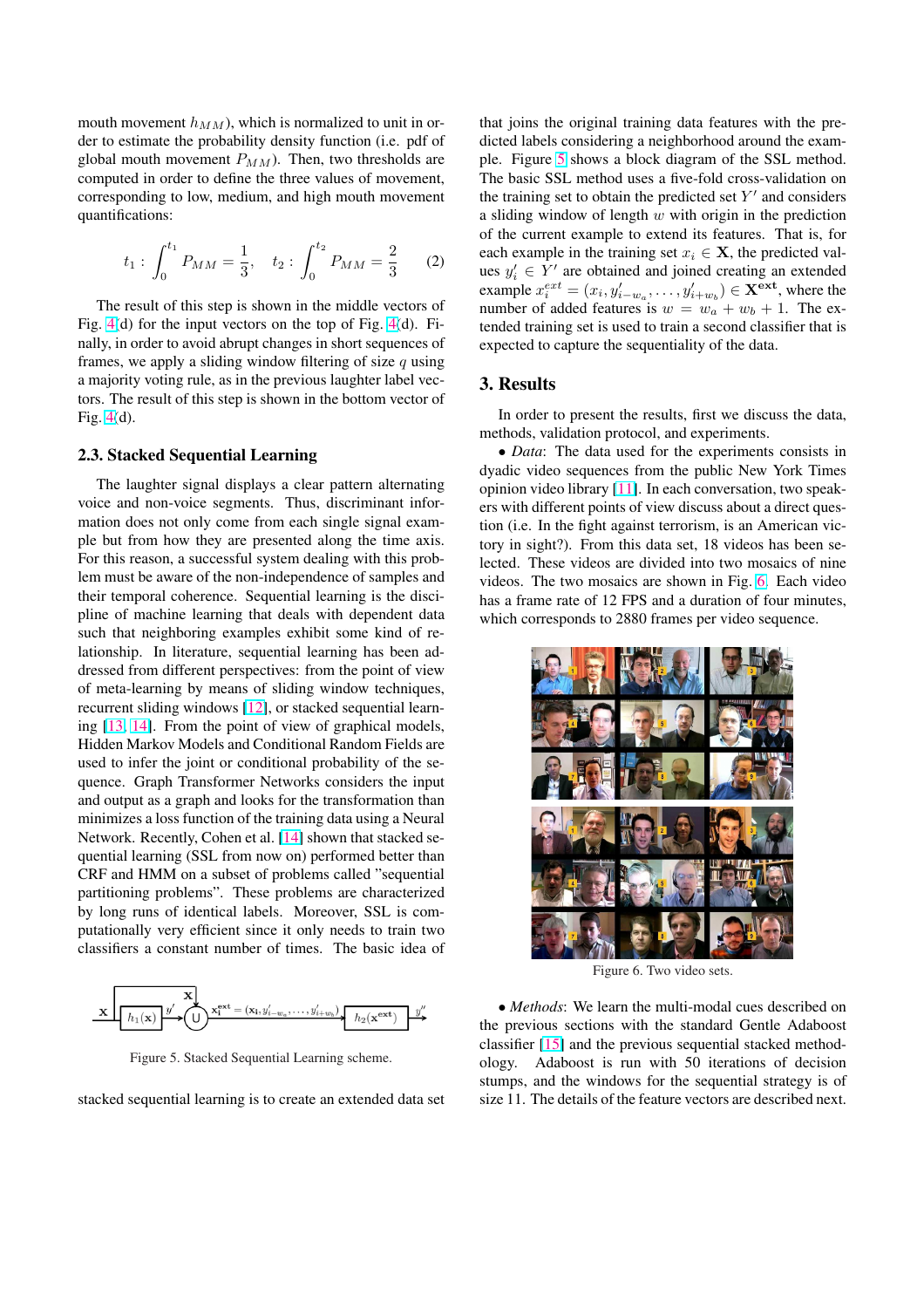| Video 1  | Video 2  | Video 3  | Video 4  | Video 5  | Video 6                                                                          | Video <sup>-</sup> | Video 8  | Video 9  |
|----------|----------|----------|----------|----------|----------------------------------------------------------------------------------|--------------------|----------|----------|
| 5.4(1.0) | 5.3(0.8) | 4.3(0.9) | 3.3(0.6) | 2.7(0.6) | 6.7(0.8)                                                                         | 6.4(1.0)           | 3.1(1.0) | 7.9(0.6) |
|          |          | 20       |          |          |                                                                                  |                    |          |          |
| 3.4(0.9) | 4.3(0.8) | 4.8(0.9) | 7.2(1.0) | 4.2(1.2) | 5.9(1.0)                                                                         | 4.2(1.0)           | 6.8(0.8) | 4.3(0.9) |
|          |          |          |          |          |                                                                                  |                    |          |          |
|          |          |          |          |          | $\mathbf{m}$ it is the set of the set of $\mathbf{m}$ is the set of $\mathbf{m}$ |                    |          |          |

| Table 1. Ranking positions and confidence interval of dyadic interactions. |  |
|----------------------------------------------------------------------------|--|
|----------------------------------------------------------------------------|--|

• *Validation protocol*: In order to validate our results, we perform a ten-fold evaluation and compute the accuracy, sensitivity, and specificity measures.

• *Experiments*: First, we analyze the laughter characteristic as a feature to predict observers interest in dyadic video sequences. After, laughter detection is performed using the multimodal audio-video cues.

# 3.1. Correlation between smile-laughter and observers' interest

One of our hypotheses is that laughter detection can be an indicator of interest in dyadic conversations. In order to analyze this hypothesis, we ranked the two mosaics shown in Fig. 6. For this task, 40 people from 10 different nationalities categorized from one (maximum interest) to 9 (lowest interest) the videos of both mosaics separately. In each mosaic, the nine conversations are displayed simultaneously during [th](#page-3-0)e four minutes analyzed by our methodology. Table 1 shows the mean rank and confidence interval of each dialog considering the observers' interest ranks. The ranks are obtained estimating each particular rank  $r_i^j$  for each observer *i* and each video *j*, and then, computing the mean rank R for each video as  $R_j = \frac{1}{P} \sum_i r_i^j$ , where P is the number of observers. At bottom of each rank, the number of laughter seconds of the video sequence is shown. Note that the first and last interest choice from the first mosaic matches with the highest and lest number of laughter seconds labeled in the videos. On the second mosaic, the last interest choice also matches with the less number of laughter seconds. This suggests laughter as a discriminative feature for the observers' interest rating problem.

#### 3.2. Multi-modal Laughter Detection Performance

In our scheme, the verbal and non-verbal cues are combined in order to be learnt by Adaboost and the Sequential Stacked Learning procedures. The verbal cue is obtained by sampling at 8000 Hz per second. Our video sequences have a fixed length of four minutes, and a windowing procedure of width size of 256 with intersection of 128 is applied among iterations in order to compute the FFT transform. Thus, a final audio sequences of 15000 positions and 134 features is obtained.

In order to combine the previous audio information with the non-verbal cues, the 2880 vectors data from four minute videos at 12 FPS of the smile-laughter labels and mouth movement level are projected into a 15000 value vectors by expanding each value in a range of  $\simeq$ 5.2 positions, matching with the audio data length. Before applying this step, the smile-laughter labels are re-labeled so that values of left speaker laughter, right speaker laughter, and both speakers laughter are set to one, while the non-laughter sequences are set to zero. It has been re-labeled since in the combination with the audio data, the source of useful information is just if laughter exists.

With the previous feature vectors obtained from the 18 videos shown in Fig. 6, we labeled the sequences within the four minute videos at which laughter appears, having a total of 270000 samples of 136 features, where only 2% of the samples have been manually labeled as laughter. Then, a ten-fold proce[du](#page-3-0)re is applied with Adaboost learner and audio features, Adaboost learner and multi-modal features, Sequential stacked with audio features, and Sequential stacked with multi-modal features. Given the confusion matrix M obtained at each iteration of the ten-fold procedures  $M =$ ed at each iteration of the ten-fold proce-<br> $\begin{pmatrix} TN & FP \\ FN & TP \end{pmatrix}$ , where  $TN$ ,  $FP$ ,  $FN$ , and  $TP$  stand for the true negatives, false positives, false negatives, and true positives, respectively, we compute the accuracy *ACC* as:

$$
ACC = \frac{TN + TP}{TN + FP + FN + TP}
$$
 (3)

the sensitivity  $SE$  as:

$$
SE = \frac{TP}{TP + FN} \tag{4}
$$

and the specificity SP as:

$$
SP = \frac{TN}{TN + FP}
$$
 (5)

Computing the mean ACC, SE, and SP measures of the ten runs of the evaluation with the different features sets and classifiers we obtain the results shown in Table 2. The results for Adaboost using the multi-modal cues and only audio features remains close similar. In fact, the only difference is an small increment on the sensitivity when including the visual features. On the other hand, whe[n u](#page-5-0)sing the sequential methodology, the results show significant improvements on the three measures. Moreover, one can see that the video cues also increase the sensitivity. It can be